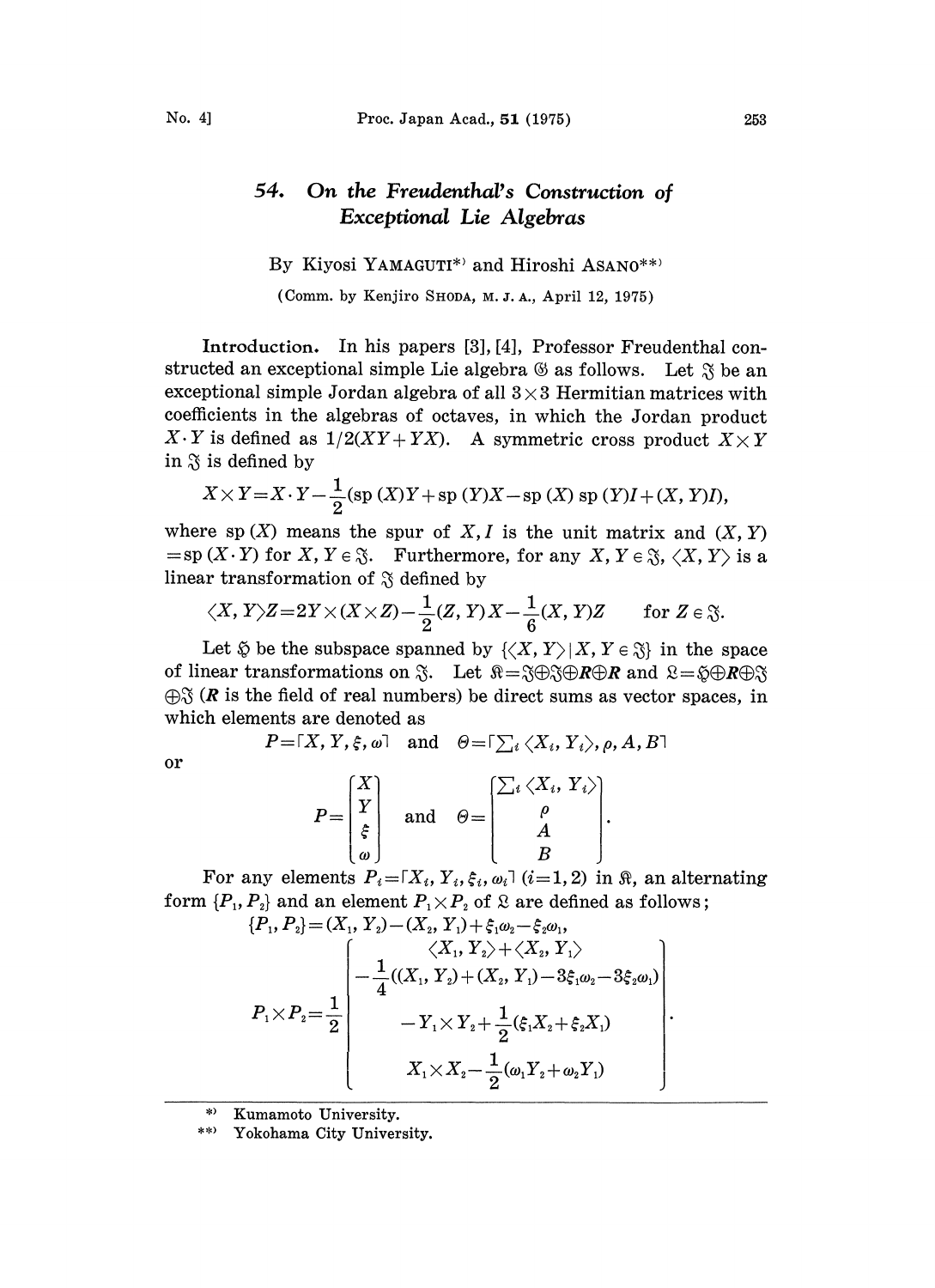For  $\Theta = \int_{i}^{L} \langle X_i, Y_i \rangle$ ,  $\rho$ ,  $A, B$  in  $\Omega$  and  $P = [X, Y, \xi, \omega]$  in  $\Re$ , and element  $\Theta P$  in  $\Re$  is defined by

$$
\Theta P = \begin{pmatrix} \left( \sum_i \langle X_i, Y_i \rangle + \frac{1}{3} \rho \right) X + 2B \times Y + \omega A \\ - \left( \sum_i \langle Y_i, X_i \rangle + \frac{1}{3} \rho \right) Y + 2A \times X + \xi B \\ (A, Y) - \rho \xi \\ (B, X) + \rho \omega \end{pmatrix}.
$$

Then the following relations hold (cf. [2], [4])

(1) 
$$
(P \times Q)R - (P \times R)Q + \frac{1}{8}\{P,Q\}R - \frac{1}{8}\{P,R\}Q - \frac{1}{4}\{Q,R\}P = 0,
$$

(2) 
$$
\{(P \times Q)R, S\} + \{R, (P \times Q)S\} = 0,
$$

(3) 
$$
[P \times Q, R \times S] = (P \times Q)R \times S + R \times (P \times Q)S.
$$

Put  $\mathfrak{M}=\{P\in\mathbb{R} | P\times P=0\}$  and let Inv  $(\mathfrak{M})$  be a Lie algebra of the group of projective transformations of  $\Re$  which leave the manifold  $\Re$ invariant. Freudenthal introduced a Lie product [, ] in the vector space direct sum  $\mathcal{B} = \text{Inv}(\mathfrak{M}) \oplus \mathfrak{A}_1 \oplus \mathfrak{R} \oplus \mathfrak{R}$ , where  $\mathfrak{A}_1$  was a three dimensional simple Lie algebra, and he proved that  $\mathcal G$  became a simple Lie algebra of type  $E_s$ .

Then the vector space  $\Sigma = \Re \Theta \Re$  becomes a Lie triple system relative to the ternary product  $[t_1 t_2 t_3] = [[t_1, t_2], t_3]$   $(t_i \in \mathcal{X})$ , since  $[\Re \bigoplus \Re, \Re \bigoplus \Re]$  $\subset$ Inv ( $\mathfrak{M}\oplus\mathfrak{A}_1$ , [Inv ( $\mathfrak{M}\oplus\mathfrak{A}_1$ ,  $\mathfrak{K}\oplus\mathfrak{K}\oplus\mathfrak{K}$ ) and Inv ( $\mathfrak{M}\oplus\mathfrak{A}_1$  is a subalgebra of  $\mathcal{B}$ . Therefore it follows from the simplicity of  $\mathcal{B}$  that  $\mathcal{X}$  is simple as Lie triple system (cf. [5], [6]).

In this paper, we shall give a direct proof of this result without using of simplicity of  $\mathfrak G$  (see Theorem 1), and a reformation of the Freudenthal's construction by means of a kind of triple systems and a criterion for simplicity of  $\mathfrak G$  (see Theorem 4).

81. We denote an element of the vector space  $\mathfrak{X} = \mathfrak{K} \oplus \mathfrak{K}$  in matrix form as  $\begin{pmatrix} P \\ Q \end{pmatrix}$  for  $P, Q \in \mathbb{R}$ . Following Freudenthal [3], a ternary product in  $\tilde{\mathbf{x}}$  is defined abstractly as follows:

$$
\begin{bmatrix}\n\binom{P_1}{P_1'}\binom{P_2}{P_2'}\binom{P_3}{P_3'}\n\end{bmatrix}\n\begin{bmatrix}\n\frac{1}{P_1'}\binom{P_2}{P_2'}\binom{P_3}{P_3'}\n\end{bmatrix}\n=\n\begin{bmatrix}\n\frac{1}{P_1 \times P_1' - P_2 \times P_1' P_3 - \frac{1}{8} (\{P_1, P_2\} - \{P_2, P_1'\}) P_3 + \frac{1}{4} \{P_1, P_2\} P_3'\n\end{bmatrix}.
$$
\nThen it is easily seen that  $\mathfrak{X}$  has a structure of Lie triple system.

 $\frac{1}{8}$  ({P<sub>1</sub>, P'<sub>2</sub>}-{P<sub>2</sub>, P'<sub>1</sub>}) P'<sub>3</sub> -  $\frac{1}{4}$ {P'<sub>1</sub>, P'<sub>2</sub>}P<sub>3</sub><br>  $\Im$  has a structure of Lie triple sys<br>
is, the following identities are satis relative to this product, that is, the following identities are satisfied for any  $t, u, v, x, y \in \mathcal{X}$ ;

- (  $5$  ) [ttu] = 0,
- ( 6 )  $[twv] + [uvt] + [vtu] = 0,$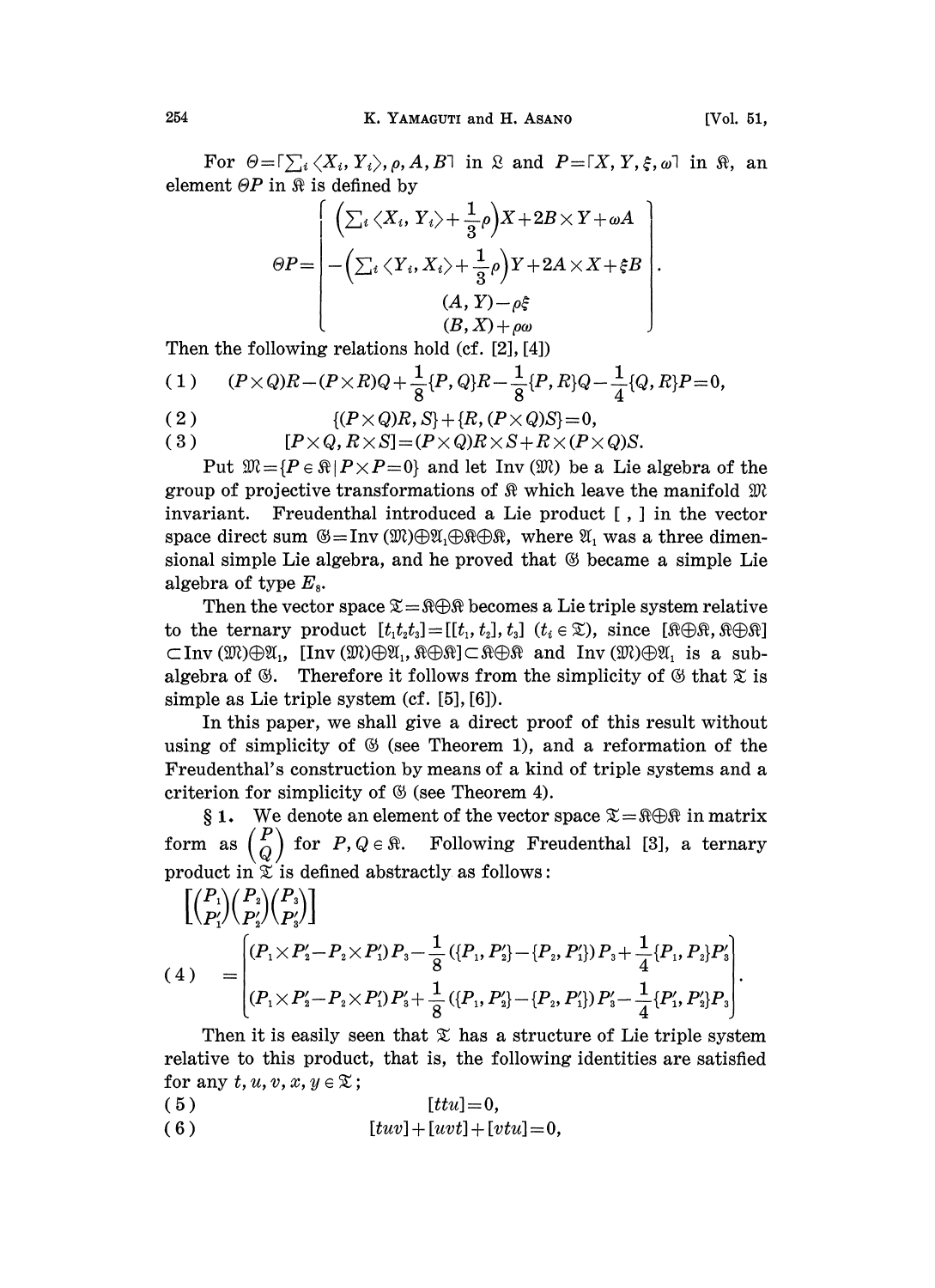No. 4] Freudenthal's Construction of Exceptional Lie Algebras 255

$$
(7) \qquad [xy[tuv]] = [[xyt]uv] + [t[xyu]v] + [tu[xyv]].
$$

A subspace  $\mathfrak{S}$  is called an ideal of  $\mathfrak{X}$  if  $[\mathfrak{S} \mathfrak{X}] \subset \mathfrak{S}$ . And  $\mathfrak{X}$  is said to be simple if  $\mathfrak X$  has no proper ideals and dim  $\mathfrak X > 1$ .

Now we put  $P_1 = [0, 0, 1, 0]$  and  $P_2 = [0, 0, 0, 1]$ .

Lemma 1. Let  $\mathfrak{S}$  be an ideal of the Lie triple system  $\mathfrak{S}=\mathfrak{R}\oplus\mathfrak{R}$ , then  $\begin{pmatrix} P \\ 0 \end{pmatrix} \in \mathfrak{S}$  is equivalent to  $\begin{pmatrix} 0 \\ P \end{pmatrix} \in \mathfrak{S}.$  $\frac{1}{4} \begin{pmatrix} 0 \\ P \end{pmatrix}$   $\in \mathfrak{S}$ . Con- $\text{versely, } \left( \frac{0}{P} \right) \in \mathfrak{S} \text{ implies } \left[ \left( \frac{P_1}{0} \right) \! \left( \frac{P_2}{0} \right) \! \left( \frac{0}{P} \right) \right] \! = \! \frac{1}{4} \! \left( \frac{P_1}{0} \right)$ 

Theorem 1. The Lie triple system  $\Sigma = \Re \Theta \Re$  with the ternary product (4) is simple.

**Proof.** Let  $\mathfrak{S}$  be a non-zero ideal of  $\mathfrak{X}$ . If  $\begin{pmatrix} P_1 \\ 0 \end{pmatrix} \in \mathfrak{S}$ , then Proof. Let  $\lessgtr$  be a non-zero ideal of  $\lessgtr$ . I<br>  $\left[\binom{P_1}{0}\binom{P_2}{0}\binom{0}{P}\right] \in \lessgtr$  for any  $P \in \Re$ , hence  $\frac{1}{4}\binom{P}{0} \in \lessgtr$ <br>
Ising Lemma 1 we have  $\{0\} \oplus \Re \subset \lessgtr$  hence  $\Re \oplus \Re \subset \lessgtr$  w  $\begin{bmatrix} \binom{P_1}{0}\binom{P_2}{0}\binom{0}{P} \end{bmatrix} \in \mathfrak{S}$  for any  $P \in \mathfrak{R}$ , hence  $\frac{1}{4} \binom{P}{0} \in \mathfrak{S}$  and  $\mathfrak{R} \oplus \{0\} \subset \mathfrak{S}$ .<br>Using Lemma 1, we have  $\{0\} \oplus \mathfrak{R} \subset \mathfrak{S}$ , hence  $\mathfrak{R} \oplus \mathfrak{R} \subset \mathfrak{S}$  $\mathfrak X$  is simple. So we shall show that  $\binom{P_1}{0} \in \mathfrak S$ . Let  $\binom{P}{P'}$  be a non-zero element in  $\Im$ . Then, from (4) we see  $[(\begin{pmatrix} P_1 \\ 0 \end{pmatrix})(\begin{pmatrix} P \\ p' \end{pmatrix})]=\frac{1}{4}(\begin{pmatrix} P' \\ 0 \end{pmatrix})\in \Im$ . Hence we may assume without loss of generality that  $P\neq 0$ . Put  $P = \lceil X, Y, \xi, \omega \rceil$ .  $\textit{Case 1. For } \xi \neq 0 \colon \left[ \left[ {P \choose P'} \left( 0 \atop P \right) \left( 0 \atop P \right) \right] \left( 0 \atop 0 \right) \left( 0 \atop 0 \right) \right] \in \mathfrak{S}, \text{ hence } \frac{1}{4}$ 

- Case 2. For  $\omega \neq 0$ :  $\left| {P \choose P'} {0 \choose P} {0 \choose P'} \right| = -\frac{1}{2} \omega {0 \choose P}$  $=-\frac{1}{2}\omega\begin{pmatrix} 0\\P_1\end{pmatrix}\in\mathfrak{S}.$  From Lemma 1,  $P_1 / P_1 / \Gamma$   $\overline{2}^{\omega}$   $\overline{P_1}$ it follows that  $\binom{P_1}{0}$   $\in \mathfrak{S}$ .
- Case 3. For  $\xi = \omega = 0$  and  $X \neq 0$ : Choose  $Z \in \mathcal{S}$  such that  $(X, Z) \neq 0$ , then  $\left[\binom{P}{P'}\binom{0}{Q}\binom{0}{P}\right]=\frac{1}{4}(X,Z)\binom{0}{P} \in \mathfrak{S}, \quad \text{where} \quad Q=\lceil 0, Z, 0, 0 \rceil,$ hence  $\begin{pmatrix} P_1 \\ 0 \end{pmatrix} \in \mathfrak{S}.$
- *Case* 4. For  $\xi = \omega = 0$  and  $Y \neq 0$ : Choose  $Z \in \mathfrak{F}$  such that  $(Y, Z) \neq 0$ , then a proof is similar to Case 3.

2. We assume that any vector space considered in this section is a finite dimensional vector space over a field  $F$  of characteristic 0. A triple system  $\mathfrak A$  is a vector space with a trilinear map  $\mathfrak A \times \mathfrak A \times \mathfrak A \rightarrow \mathfrak A$ :  $(x, y, z) \rightarrow [xyz]$ . A subspace  $\mathfrak{B}$  of  $\mathfrak A$  is called an ideal if  $[\mathfrak{BUX}] + [\mathfrak{XXX}]$  $+$ [IIIB] $\subset$ B. We call a triple system I simple when it has only trivial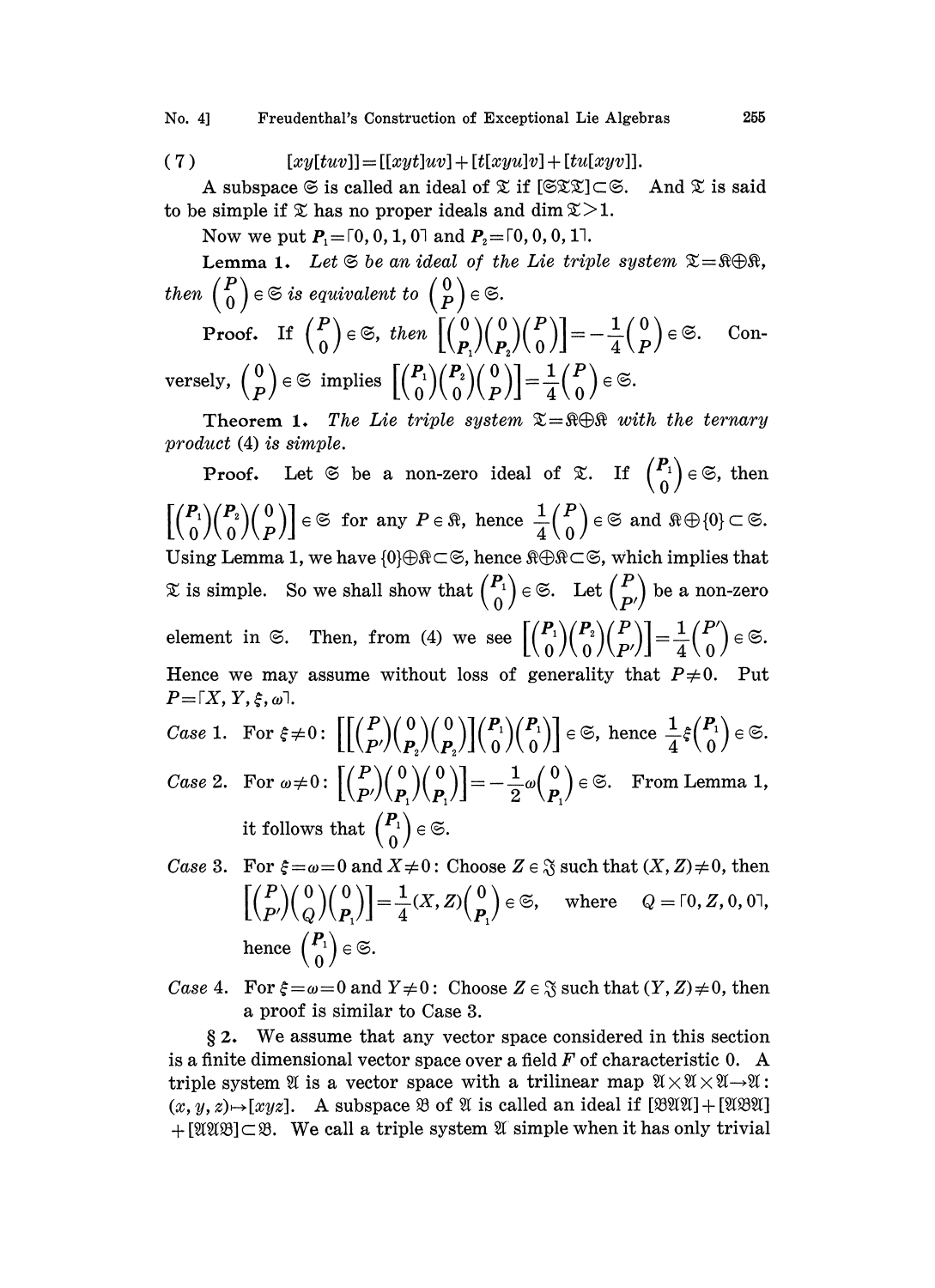ideals and dim  $\mathfrak{A} > 1$ . A Lie triple system is a triple system satisfying  $(5), (6), (7)$ . We define a *symplectic triple system*  $\Re$  as a triple system with a non-zero alternating bilinear form  $\mathbb{R} \times \mathbb{R} \rightarrow F : (x, y) \mapsto \{x, y\}$ satisfying the following identities

( 8 )  $[xyz]=[yz,]$ ( 9 )  $[xyz]-[xzy]+{x,y}{z-{x,z}}-2{y,z}{x=0}$ 

(10)  $[xy[uvw]] = [[xyu]vw] + [u[xyv]w] + [uv[xyw]].$ 

A linear mapping D of  $\Re$  is called a derivation of  $\Re$  if  $D[xyz]$  $=[(Dx)yz] + [x(Dy)z] + [xy(Dz)].$  The identity (10) implies that a linear mapping  $L(x, y)$ :  $z \mapsto [xyz]$  is a derivation of  $\Re$ . Using (9) and (10), we can prove that the bilinear form  $\{ , \}$  is invariant under any derivation of  $\Re$ . Especially we have

(11)  $\{[xyz], w\} + \{z, [xyw]\} = 0.$ 

The vector space  $\Re$  considered in Introduction and  $\S 1$  becomes a symplectic triple system by putting  $[P_1P_2P_3]=(P_1\times P_2)P_3$  and  $\{P_1,P_2\}$  $=1/8{P_1, P_2}$  from (1) and (3). Another example is a vector space with a non-zero alternating bilinear form  $\{ , \}$  and the trilinear map  $(x, y, z)$  $\rightarrow [xyz] = {x, z}y + {y, z}x.$ 

Remark. The symplectic triple systems are variations on the Freudenthal triple systems (see [7]) or the balanced symplectic ternary algebras (see [1]).

**Lemma 2.** Let  $\Re$  be an ideal of a symplectic triple system  $\Re$ . Then

 $(i) \{ \mathfrak{N}, \mathfrak{N} \} \mathfrak{N} \subset \mathfrak{N},$ 

(ii)  $\mathfrak{R}^{\perp} = \{x \in \mathfrak{R} \mid \{x, \mathfrak{R}\}=0\}$  is an ideal of  $\mathfrak{R}$ ,

(iii)  $\mathbb{R}^{\perp}$  is the maximal ideal of  $\mathbb{R}$ .

Using this lemma, we have

Theorem 2. Let  $\Re$  be a symplectic triple system with an alternating bilinear form  $\{ , \}$ . Then  $\Re$  is simple if and only if the form  $\{ , \}$  is non-degenerate.

To construct a Lie triple system  $\mathfrak X$  from a symplectic triple system  $\Re$ , put  $\mathfrak{X}=\Re\Theta\Re$ . We denote an element  $t=x\Theta y$  in matrix form as t  $\left(\begin{matrix} x\ y \end{matrix}\right)$  and define a triple product in  $\mathfrak X$  by

$$
(12) \qquad [t_1t_2t_3] = \begin{pmatrix} [x_1y_2x_3] - [x_2y_1x_3] - \{x_1, y_2\}x_3 + \{x_2, y_1\}x_3 + 2\{x_1, x_2\}y_3 \\ [x_1y_2y_3] - [x_2y_1y_3] + \{x_1, y_2\}y_3 - \{x_2, y_1\}y_3 - 2\{y_1, y_2\}x_3 \end{pmatrix}
$$

 $\text{for}~~t_i\text{=}\begin{pmatrix} x_i \ y_i \end{pmatrix} \text{ with } x_i, y_i \in$ 

Then it is easily shown that  $\Sigma$  is a Lie triple system with respect to this product. We call  $\mathfrak X$  the Lie triple system associated with  $\mathfrak R$ . By modification of the proofs of Lemma 1 and Theorem 1, we have the following

**Lemma 3.** Let  $\mathcal{I}$  be the Lie triple system associated with a sym-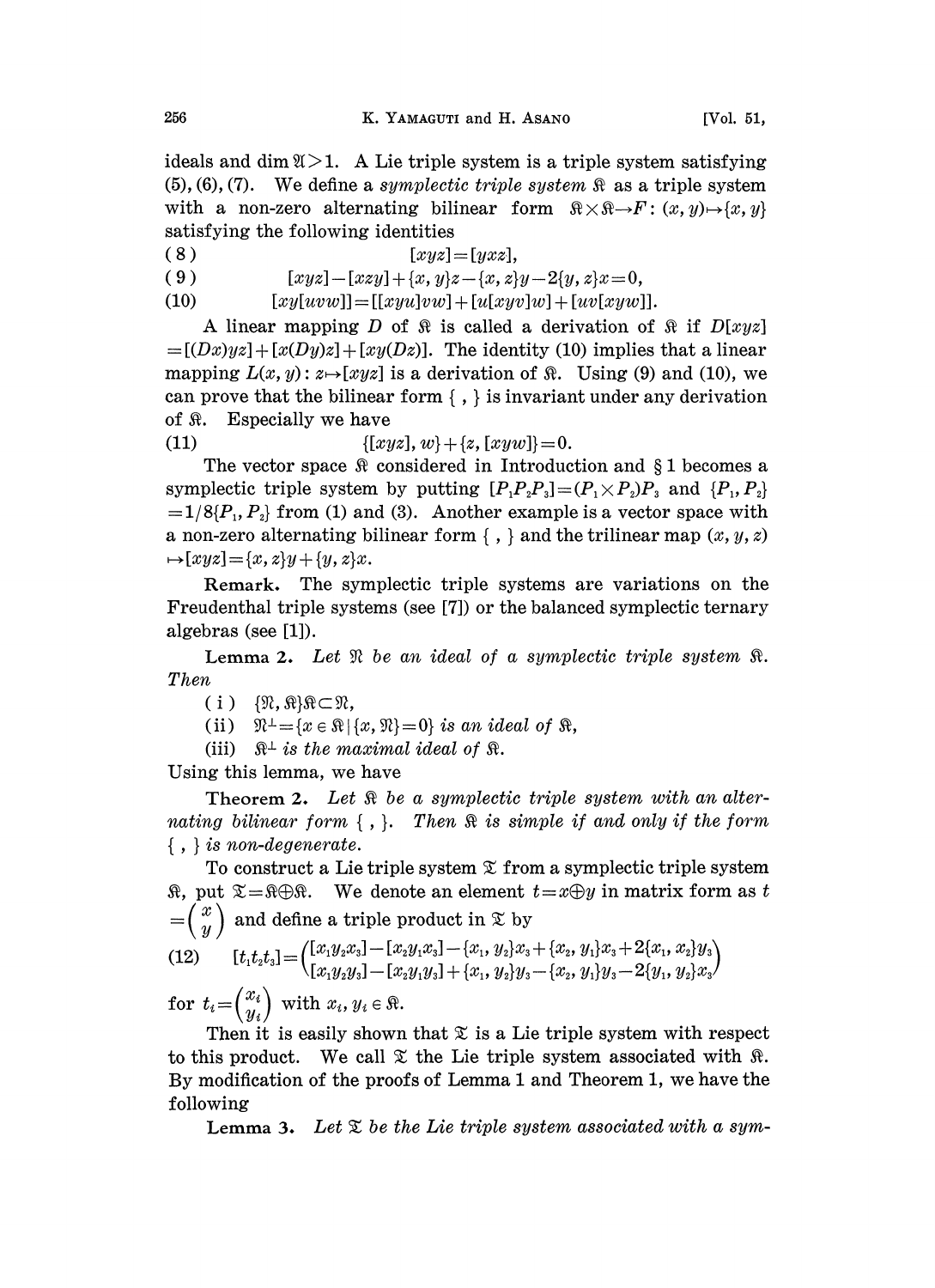No. 4] Freudenthal's Construction of Exceptional Lie Algebras 257

plectic triple system  $\Re$ . Then,

(i) if  $\Re$  is an ideal of  $\Re$ , then  $\Re \oplus \Re$  is an ideal of  $\Im$ ,

(ii) if  $\Im$  is an ideal of  $\Sigma$ , then  $\Im = (\Im \cap \Re) \oplus (\Im \cap \Re)$  and  $\Im \cap \Re$  is an *ideal of*  $\Re$ *.* 

Using this Lemma 3 and Theorem 2, we obtain a generalization of Theorem 1 as follows.

Theorem 3. Let  $\mathfrak X$  be the Lie triple system associated with a symplectic triple system  $\Re$ . Then  $\Sigma$  is simple if and only if  $\Re$  is simple.

For  $r, s \in \mathcal{X}$ , a linear mapping  $L(r, s) : t \mapsto [rst]$  on  $\mathcal{X}$  is also a derivation by (7). By  $\mathcal{L}(\mathfrak{T}, \mathfrak{T})$  (resp.  $\mathcal{L}(\mathfrak{R}, \mathfrak{R})$ ), we denote the Lie algebra generated by  $\{L(r, s) | r, s \in \mathfrak{X}\}\$  (resp.  $\{L(x, y) | x, y \in \mathfrak{R}\}\)$ , of which elements are called inner derivations.

For any  $D \in \mathcal{L}(\mathbb{R}, \mathbb{R})$ , a linear mapping  $\overline{D}$  of  $\mathbb X$  is defined by  $\overline{D} \begin{pmatrix} x \\ y \end{pmatrix}$  $=(\frac{Dx}{Dy})$ , and three special linear mappings U, V, W are defined by

$$
U\left(\begin{array}{c}x\\y\end{array}\right)=\left(\begin{array}{c}x\\-y\end{array}\right),\quad V\left(\begin{array}{c}x\\y\end{array}\right)=\left(\begin{array}{c}y\\0\end{array}\right),\quad W\left(\begin{array}{c}x\\y\end{array}\right)=\left(\begin{array}{c}0\\x\end{array}\right).
$$

From (12), we have

$$
\begin{aligned} L\Big({x_1 \choose y_1}, {x_2 \choose y_2}\Big) {=} \overline{L(x_1,y_2)} {-} \overline{L(x_2,y_1)} {-} (\{x_1,y_2\} {-} \{x_2,y_1\})U \\&+ 2\{x_1,x_2\}V {-} 2\{y_1,y_2\}W.\end{aligned}
$$

Conversely,

$$
\overline{2L(x_{1},y_{2})}\!=\!L\!\Big(\!\Big(\!\!\begin{array}{c}x_{1} \\ 0\end{array}\!\!\Big)\!,\!\Big(\!\!\begin{array}{c}0 \\ y_{2}\end{array}\!\!\Big)\!\Big)\!+\!L\!\Big(\!\!\Big(\!\!\begin{array}{c}y_{2} \\ 0\end{array}\!\!\Big)\!,\!\Big(\!\!\begin{array}{c}0 \\ x_{1}\end{array}\!\!\Big)\!\Big),\\2\{x_{1},y_{2}\}U\!=\!L\!\Big(\!\!\Big(\!\!\begin{array}{c}y_{2} \\ 0\end{array}\!\!\Big)\!,\Big(\!\!\begin{array}{c}0 \\ x_{1}\end{array}\!\!\Big)\!\Big)\!-\!L\!\Big(\!\!\begin{array}{c}x_{1} \\ 0\end{array}\!\!\Big)\!,\Big(\!\!\begin{array}{c}0 \\ y_{2}\end{array}\!\!\Big)\!\Big),\\2\{x_{1},x_{2}\}V\!=\!L\!\Big(\!\!\Big(\!\!\begin{array}{c}x_{1} \\ 0\end{array}\!\!\Big)\!,\Big(\!\!\begin{array}{c}x_{2} \\ 0\end{array}\!\!\Big)\!\Big),\qquad 2\{y_{1},y_{2}\}W\!=\!-L\!\Big(\!\!\Big(\!\!\begin{array}{c}0 \\ y_{1}\end{array}\!\!\Big)\!,\Big(\!\!\begin{array}{c}0 \\ y_{2}\end{array}\!\!\Big)\!\Big)
$$

These identities mean that endomorphisms  $\overline{L(x, y)}$ , U, V, W are inner derivations of  $\mathfrak{X}$ . Hence, we see that

$$
\mathcal{L}(\mathfrak{X},\mathfrak{X})=\overline{\mathcal{L}(\mathfrak{X},\mathfrak{X})}\oplus FU\oplus FV\oplus FW.
$$

The Lie products among these endomorphisms are

 $[\overline{L(x, y)}, \overline{L(u, v)}] = \overline{L([xyu], v)} + \overline{L(u, [xyv]},$  $[\overline{L(x, y)}, U] = [\overline{L(x, y)}, V] = [\overline{L(x, y)}, W] = 0,$  $[U, V]=2V, \quad [U, W]=-2W, \quad [V, W]=U.$ 

Let  $\mathfrak G$  be the standard enveloping Lie algebra of  $\mathfrak X$  (cf. [5]), that is,  $\mathfrak{G}=\mathfrak{X}\oplus\mathcal{L}(\mathfrak{X},\mathfrak{X})=\mathfrak{R}\oplus\mathfrak{R}\oplus\mathcal{L}(\mathfrak{R},\mathfrak{N})\oplus FU\oplus FV\oplus FW$ . Then, we have the following

Theorem 4. Let  $\Re$  be a symplectic triple system and  $\Im$  the standard enveloping Lie algebra of the Lie triple system associated with  $\Re$ . Then  $\mathfrak G$  is simple if and only if  $\mathfrak R$  is simple.

Remark. The Lie algebra  $\mathcal G$  considered in Introduction is isomor-